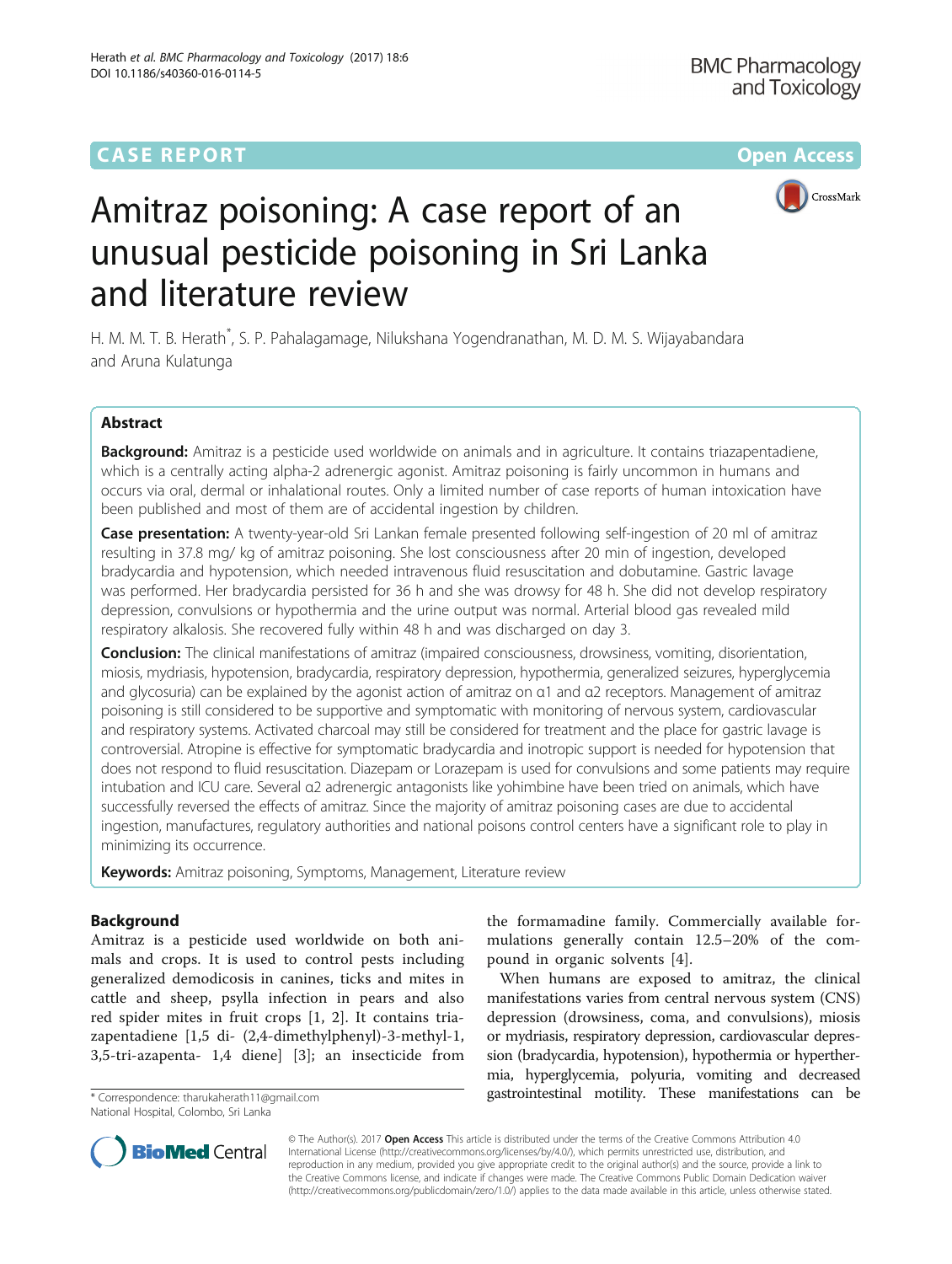explained by its alpha-adrenergic agonist action, which is on central alpha-2 adrenergic receptors as well as peripheral  $\alpha$ 2 and  $\alpha$ 1 receptors.

Amitraz poisoning is fairly uncommon in humans and occurs via oral, dermal or inhalational routes [[1, 2](#page-4-0), [5](#page-4-0)–[7](#page-4-0)]. Oral route is the most common giving rise to more severe manifestations [\[8, 9](#page-4-0)]. Here we report a young female who presented following self-ingestion of amitraz and developed central nervous system (CNS) and cardiovascular manifestations. She ingested of 20 ml of amitraz (From 2 ml to 50 ml of amitraz poisoning cases are reported in literature) resulting in a concentration of 37.8 mg/kg (The minimum toxic dose reported was 3.57 mg/kg) and recovered fully after 2 days. In this patient, nervous system depression developed quite rapidly (within 20 min) followed by cardiovascular depression requiring inotropic support.

Only a limited number of case reports of human intoxication have been published and most of them are of accidental ingestion by children [[1, 3, 6](#page-4-0), [7](#page-4-0), [9](#page-4-0)–[14\]](#page-4-0). Case reports on amitraz poisoning in Asian adults are rarer and we could only find a few cases reported in Southeast Asia so far even after an extensive literature survey. So the general awareness regarding the management of this toxin among clinicians is lacking in Asian countries. Here we review the case reports published up to now in reference to effects of amitraz, possible mechanisms of its action and the treatment options including those at experimental level. All the cases reported so far, have been managed with supportive measures with regards to nervous system and cardiovascular depression. Though several alpha2 adrenergic antagonists have been tried on animals to reverse the effects of amitraz with success, still no specific antidote has been tried on humans leaving only the previous case reports and case series to aid physicians in therapy. Importance of taking serious precautions against this compound is also emphasized, as accidental ingestion is the commonest mode of presentation.

# Case presentation

A twenty-year-old Sri Lankan female presented following self-ingestion of 20 ml of amitraz (12.5 W/V) following a family dispute leading to the compulsive act. She was 66 kg in weight and 144 cm in height, resulting in 37.8 mg/ kg of amitraz poisoning. She recalled being alert for about 20 min following ingestion and was found unconscious by her parents. Four hours following ingestion, on admission to the hospital, her Glasgow coma scale (GCS) was 10/15. Pupils were equal and 3 mm in size. Deep tendon reflexes were normal. She had bradycardia with a heart rate of 55 beats per minute, hypotension with a blood pressure of 80/60 mmHg and a respiratory rate of 18 cycles per minute. Gastric lavage was performed along with intravenous fluid boluses. Intravenous dopamine 5 μg/kg/min was given for four hours to maintain blood pressure. Her bradycardia persisted for 36 h and she was drowsy for 48 h. She had nausea but not vomiting and did not open her bowels for 3 days. However the bowel sounds were normal. She did not develop respiratory depression, convulsions or hypothermia and the urine output was normal.

ECG revealed sinus bradycardia with a normal QT duration and the blood sugar was normal throughout. Full blood count, liver function tests, Urine full report, serum creatinine and electrolytes were normal (Table [1\)](#page-2-0). Arterial blood gases revealed mild respiratory alkalosis with a pH of 7.47, pCO2 of 30 mmHg and a HCO3<sup>−</sup> of 21.6 mmol/L. There was no hypoxia. She recovered fully within 48 h and was discharged on day 3.

# **Discussion**

Amitraz is an alpha2 adrenergic receptor agonist. It stimulates α2 receptors in the CNS, α2 and α1 receptors in the periphery [[15](#page-4-0)] and also inhibits monoamine oxidase (MAO) enzyme activity and prostaglandin E2 synthesis [[3, 16, 17\]](#page-4-0). The effects of amitraz in animals resemble that of pure alpha 2-adrenergic agonist drugs like clonidine [\[3](#page-4-0), [4, 12](#page-4-0), [18\]](#page-4-0). It can also be misdiagnosed as organophosphate or carbamate toxicity, since all three share several similar clinical features [[19\]](#page-4-0). Opioids, barbiturates, benzodiazepines, phenothiazines and tricyclic antidepressants can also display similar symptoms and signs in overdose. Its acute oral median lethal dose (LD50) for rats is 523-800 mg/kg body weight and > 1600 mg/kg in mice [[1, 3\]](#page-4-0). Two human deaths have been reported following ingestion of amitraz and one had ingested 6 g  $[1, 17]$  $[1, 17]$  $[1, 17]$  of the compound. The minimum toxic dose reported by Jorens P. G. et al. is 3.57 mg/kg [[3\]](#page-4-0). Our patient had ingested 2500 mg orally (37.8 mg/ kg). The clinical manifestations of poisoning include CNS depression, respiratory depression and cardiovascular effects.

In most case reports the onset of action ranged between 30-180 min following ingestion [\[1](#page-4-0), [6\]](#page-4-0). In a case series by Yaramis, A. et al., CNS depression had been observed within 30–90 min and resolved within 8 ½ to 14 h [[10\]](#page-4-0). Aydin, K. et al., had described CNS depression in 8 children occurring within 30–120 min and resolving after 8–18 h [[7\]](#page-4-0). Kalyoncu however had reported a more rapid and wider range of onset of action; five minutes to six hours for the oral route and five minutes to twenty four hours [[8](#page-4-0)] for dermal exposure. Our patient had lost her consciousness 20 min after ingestion, which was comparatively rapid. In almost all cases, patients fully recovered within 48 h and were discharged. Our patient also recovered within 48 h.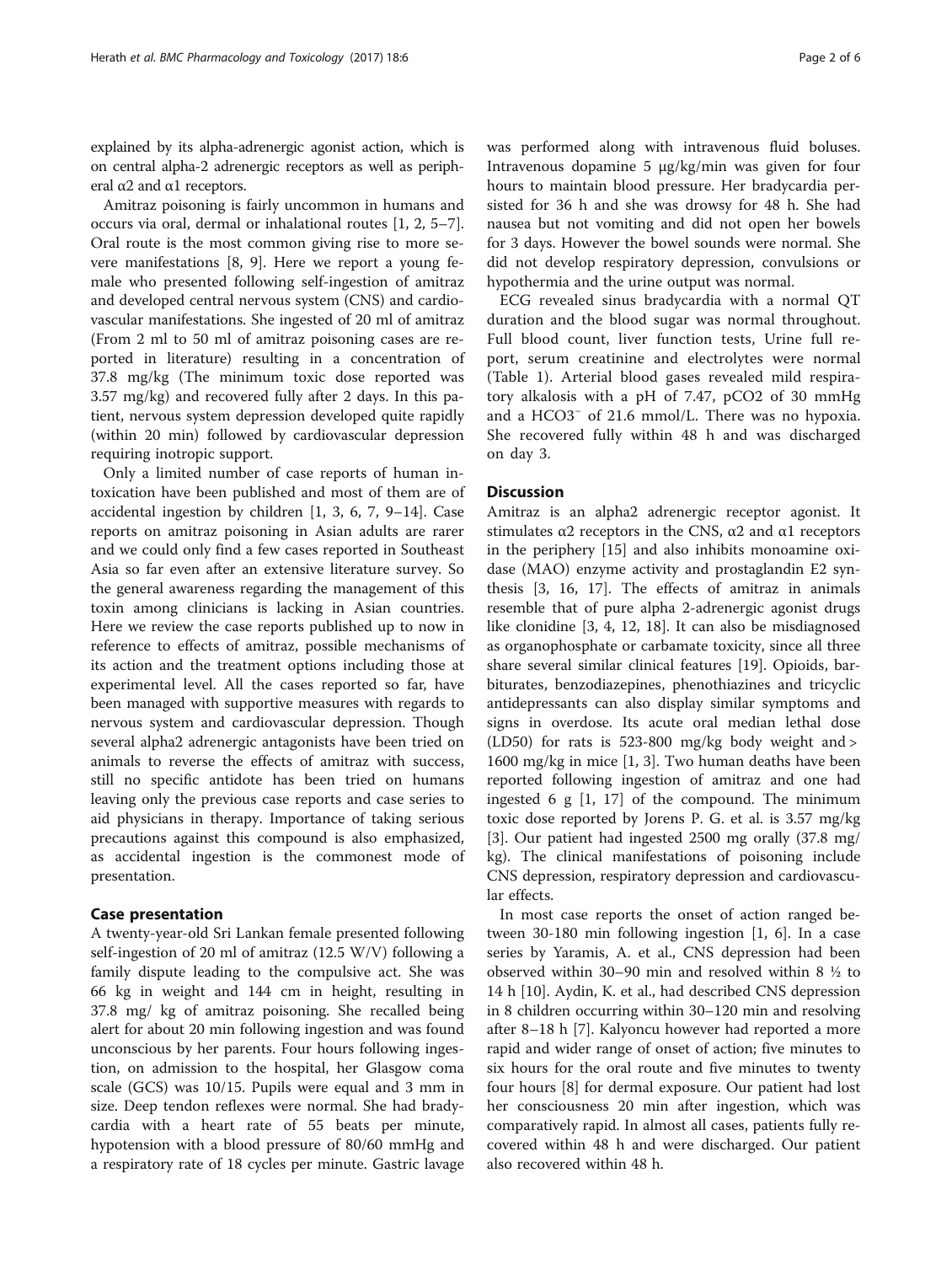| Investigation and value                  | Normal range  | Comment | Investigation and value              | Normal range  | Comment |
|------------------------------------------|---------------|---------|--------------------------------------|---------------|---------|
| WBC $9.32 \times 10^3/\mu$ L             | $4 - 10$      | Normal  | Neutrophils $6.09 \times 10^3/\mu$ L | $2 - 7$       | Normal  |
| Lymphocytes $2.17 \times 10^3$ /µL       | $0.8 - 4$     | Normal  | Platelets $277 \times 10^3/\mu$ L    | 150-450       | Normal  |
| Serum creatinine 0.9 mg/dl               | $60 - 120$    | Normal  | Serum sodium 138 mmol/L              | $135 - 148$   | Normal  |
| Serum potassium 3.4 mmol/                | $3.5 - 5.1$   | Normal  |                                      |               | Normal  |
| AST 27 U/L                               | $10 - 35$     | Normal  | AI T 20 U/L                          | $10 - 40$     | Normal  |
| Alkaline phosphatase = $104 \text{ U/L}$ | $100 - 360$   | Normal  | INR 1.26                             |               | Normal  |
| lonized calcium 1.21 mmol/L              | $(1.0 - 1.3)$ | Normal  | Serum magnesium 1.7 mg/dl            | $(1.7 - 2.7)$ | Normal  |
| Amylase 68 U/L                           | $(22 - 80)$   | Normal  | Troponin $1 < 0.1$ ng/ml             | < 0.5         | Normal  |
| $CK-MB < 2$ ng/ml                        | < 5           | Normal  |                                      |               | Normal  |

<span id="page-2-0"></span>Table 1 Full blood count, liver function tests, and serum electrolytes

As in our patient, drowsiness was the predominant manifestation observed in cases of amitraz poisoning [\[1](#page-4-0), [2, 5](#page-4-0)–[7, 9](#page-4-0), [10, 20](#page-4-0), [21\]](#page-4-0) and is probably due to the alpha 2 agonist action. In a case series by Yilmaz, H. L., impaired consciousness was predominant with drowsiness, disorientation and a median pediatric Glasgow coma scale of 9 [[1\]](#page-4-0). In this study three patients had short generalized seizures and Ertekin, V. et al., also reported generalized seizures following Amitraz poisoning [\[6\]](#page-4-0). In all the cases seizures responded to diazepam. Deep coma [[18](#page-4-0), [20\]](#page-4-0) and vomiting [\[2](#page-4-0), [5, 6](#page-4-0), [18, 22](#page-4-0)] were also described. Ataxia, stupor, and coma were attributable to the xylene and propylene oxide components in amitraz [[4\]](#page-4-0). Shitole, D. G. et al., had reported cerebral edema in the CT brain of a patient who was found unconscious following Amitraz poisoning [\[22](#page-4-0)]. In animal studies, CNS stimulation has been described at low doses, which manifested as hyperactivity to external stimuli [\[23\]](#page-4-0). However, this has not been reported in humans. Miosis with absence of light reflex is also commonly seen [[1, 5](#page-4-0), [10](#page-4-0), [19](#page-4-0)–[21, 24](#page-4-0)]. Mydriasis has also been described but less commonly [\[1](#page-4-0), [5, 9](#page-4-0), [22, 24](#page-4-0), [25](#page-4-0)]. This is because at low doses,  $\alpha_2$  adrenergic agonists induce miosis by its effect on presynaptic receptors and in higher doses cause mydriasis by its action on postsynaptic receptors [[26, 27\]](#page-4-0). In our patient, the pupil size was normal.

The  $\alpha$ 1 and  $\alpha$ 2 agonistic action of amitraz causes bradycardia and hypotension [\[3](#page-4-0)] which were seen in several case reports [[1](#page-4-0), [2, 5, 6](#page-4-0), [10](#page-4-0), [18](#page-4-0)–[21](#page-4-0), [24](#page-4-0)]. Some needed intravenous fluid for resuscitation [[22](#page-4-0), [28\]](#page-4-0) and some patients were treated with atropine for bradycardia and hypotension [[1, 9, 10](#page-4-0), [12](#page-4-0), [28](#page-4-0)]. In a few cases dopamine was also given as a second line inotrope [[24](#page-4-0)]. Aydin, K. et al., in his study had reported nonspecific ST changes in the ECG of seven children which had resolved completely [[12\]](#page-4-0). QT prolongation was seen in an English bulldog with amitraz toxicity [\[29](#page-4-0)]. In our patient the ECG showed sinus bradycardia only.

Respiratory depression is also common [\[7](#page-4-0), [10\]](#page-4-0) and severe respiratory depression had required mechanical ventilation in some cases [\[1](#page-4-0), [2](#page-4-0), [5](#page-4-0), [7](#page-4-0), [9, 11, 18\]](#page-4-0). No abnormality has been reported in the blood gasses of majority of the cases [[1\]](#page-4-0). However Kalyoncu and colleagues had reported respiratory alkalosis in two cases, respiratory acidosis in three cases, and metabolic acidosis in five cases [[8\]](#page-4-0). Mild respiratory alkalosis was seen in the arterial blood gas analysis of our patient. Aspiration pneumonitis because of emesis is also reported [\[9](#page-4-0)].

As in our patient, the levels of blood urea nitrogen, creatinine, serum sodium and potassium are usually within normal range in most cases [[1\]](#page-4-0). However hypernatremia has been rarely reported [[8, 20](#page-4-0)]. Minimal increases in the level of serum ALT and AST were also reported rarely and all had recovered within a few days [[1, 5](#page-4-0)–[7](#page-4-0), [12, 24](#page-4-0)]. Mean AST elevation was higher than mean ALT elevation in one study [[5\]](#page-4-0). Ertekin and his colleagues had detected elevated alkaline phosphatase levels in a few cases [\[6](#page-4-0)]. However, available evidence does not indicate any significant alteration of liver functions, renal functions or hematological parameters with amitraz poisoning. The significance of the reported mild alterations is yet to be determined.

Abu-Basha and colleagues had demonstrated that amitraz, along with its active metabolite BTS 27271, acts on alpha2D-adrenergic receptors in pancreatic islets of rats inhibiting insulin and stimulating glucagon secretion [[30\]](#page-4-0). High Blood glucose with glycosuria was also reported in human poisoning as well [\[1, 5](#page-4-0), [6](#page-4-0)]. Decreased body temperature was seen in several cases [\[1](#page-4-0), [2](#page-4-0), [6, 24](#page-4-0)] and only Ulukaya, S. et al., had reported hyperthermia [[24](#page-4-0)]. Hugnet and colleagues had shown that hypothermia could be related to the  $\alpha_2$  agonist activity of amitraz by administering it to dogs [[31](#page-4-0)]. Amitraz has been shown to inhibit prostaglandin E2 synthesis [\[3](#page-4-0), [11](#page-4-0), [16](#page-4-0), [32\]](#page-5-0), which can explain the antipyretic and anti-inflammatory activity in vivo. Increased urine output was described in four cases by Yilmaz, H. L [\[1](#page-4-0)] and was also seen in dogs [[31](#page-4-0)]. It is postulated to be due to  $\alpha_2$  adrenoceptor stimulation causing decreased antidiuretic hormone (ADH) and renin se-cretion [[26\]](#page-4-0).  $\alpha_2$  adrenoceptor stimulation by amitraz has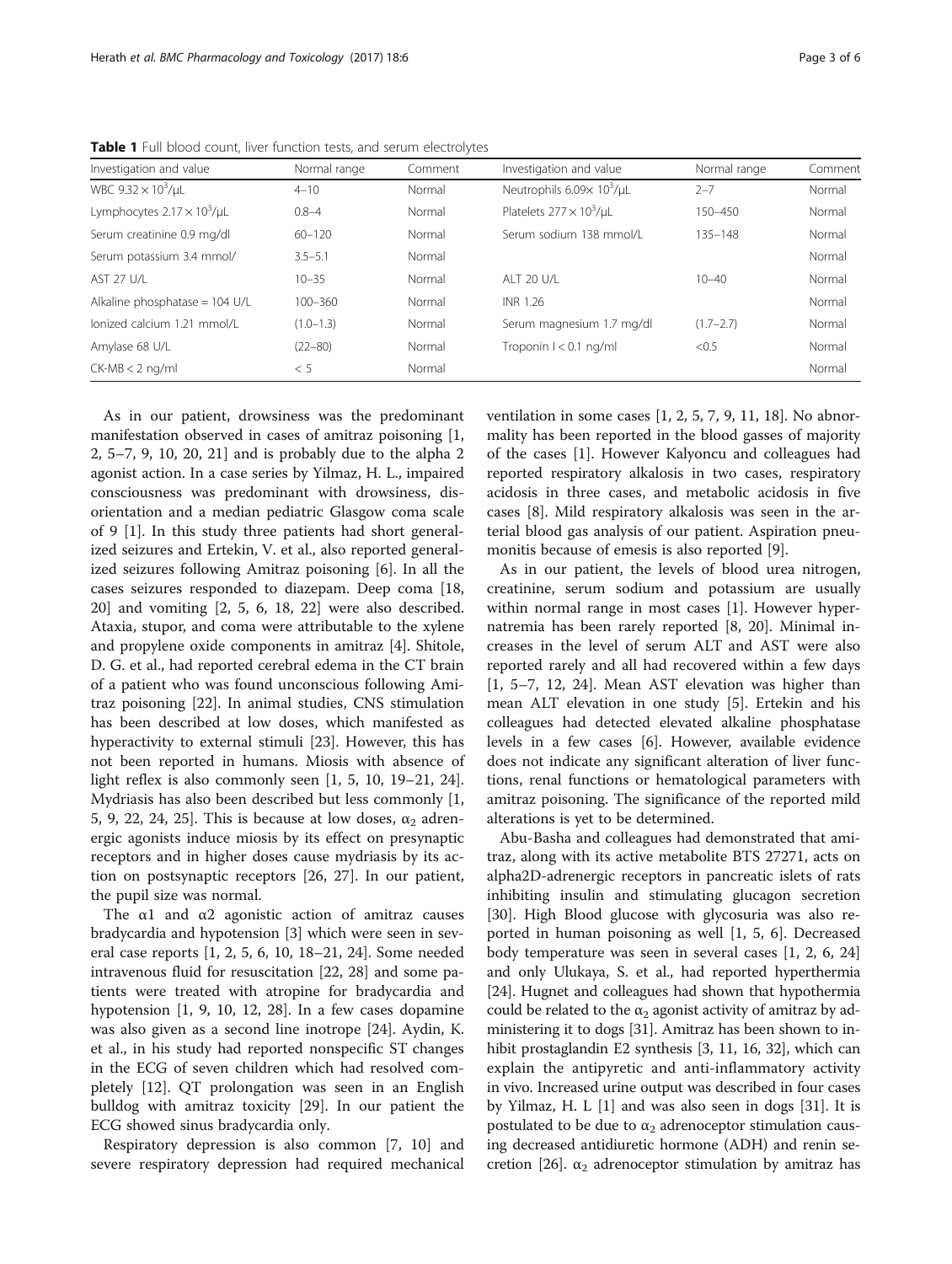been shown to cause hypomotility of the gastrointestinal tract in dogs [\[33\]](#page-5-0). Ogilvie's syndrome characterized by abdominal pain, severe tenderness and distension which recovered after neostigmine administration was reported in a 36-year-old female following amitraz poisoning [[34](#page-5-0)].

There is no specific antidote for amitraz poisoning and the management is supportive with monitoring and evaluation of the respiratory, cardiac, and central nervous systems. The role of activated charcoal has not been studied, and there are no data comparing the effectiveness gastric lavage and activated charcoal in relation to amitraz. However it may still be considered for treatment. In many cases, both gastric lavage and activated charcoal have been tried [\[10, 17, 20](#page-4-0), [29](#page-4-0), [34](#page-5-0)], Yilmaz et al. recommend gastric lavage only in massive doses, to be performed after endotracheal intubation in order to avoid inhalation or aspiration pneumonitis [\[1](#page-4-0)]. Atropine has been used with success in patients who developed bradycardia [\[1](#page-4-0), [6](#page-4-0), [9, 10, 12](#page-4-0), [29](#page-4-0), [35\]](#page-5-0). Atropine sulfate (0.045 mg/kg, iv) had increased the heart rate in dogs and prevented amitraz-induced bradycardia [\[35](#page-5-0)]. Yilmaz H. L. had concluded that using atropine is effective only when there is symptomatic bradycardia and asymptomatic bradycardia or miosis did not require atropine use [[1\]](#page-4-0). For hypotension, intravenous fluid resuscitation and inotropic agents (dopamine or noradrenaline) can be added as needed [[1, 10, 13](#page-4-0), [24](#page-4-0)]. Seizures respond to diazepam and lorazepam [[1, 6](#page-4-0), [10, 11](#page-4-0)]. Oxygen should be given if the oxygen saturation drops and some patients with severe respiratory depression need intubation and intensive care unit (ICU) stay [\[1, 2](#page-4-0), [5, 7, 9, 11](#page-4-0), [18](#page-4-0)].

Several alpha2 adrenergic antagonists have been tried on animals to reverse the effects of amitraz. Yohimbine, an α2-adrenoceptor antagonist, prevented the amitraz induced hyperglycemia [[36](#page-5-0)], CNS depression [[37](#page-5-0), [38](#page-5-0)], gastrointestinal effects, bradycardia [\[33, 35\]](#page-5-0), sedation, loss of reflexes, hypothermia, hypotension, bradypnea and mydriasis [[39](#page-5-0)]. Atipamezole, a new α2 adrenergic antagonist also prevented the effects of amitraz with less side effects compared to yohimbine [[39\]](#page-5-0). The nonselective alphaadrenoceptor antagonist tolazoline prevented some effects [[37](#page-5-0)]. α1-adrenoceptor antagonist prazosin did not reverse the effects of amitraz [\[36, 37\]](#page-5-0). The muscarinic receptor antagonist atropine and the opioid receptor antagonist naloxone did not prevent the effects of amitraz on CNS.

With regards to our patient, management was mainly supportive and symptomatic with initial stabilization, reducing absorption, and monitoring for complications. Gastric lavage was performed at presentation to the hospital as a gastrointestinal decontamination method. The American Association of Poison Centers (AAPC) and the European Association of Poison Centers and Clinical Toxicologists (EAPCCT) recommend that gastric lavage should not be employed routinely and to perform only if the patients present early (within one hour of ingestion) and if potentially lethal ingestion is present. In our patient, the amount and the timing of poisoning was not clear on admission. Therefore after initial stabilization and excluding contraindications we performed gastric lavage. Activated charcoal was not given even though it could have been considered as described earlier. We also recommend gastric lavage or activated charcoal in patients with amitraz poisoning only if a large amount is ingested and if the procedure can be performed within one hour of ingestion after initial stabilization and airway protection.

For hypotension we used intravenous fluid resuscitation along with dopamine. As discussed above dopamine had been used in a few case reports with success. Dopamine is a type of catecholamine and has inotropic and chronotropic effects. At doses of 5-10 μg/kg/min, dopamine stimulates β1 adrenergic receptors and increases cardiac output, by increasing cardiac contractility with variable effects on heart rate. Doses between 2– 5 μg/kg/min have variable effects on hemodynamics in individual patients because vasodilation (by its action on dopamine-1 receptors) is often balanced by increased stroke volume, producing little net effect upon systemic blood pressure. Since only very few case reports on inotrope use in amitraz poisoning are available, convincing data to support any inotrope as the preferred first-line is lacking. Therefore to counteract the bradycardia and hypotension caused by amitraz, we suggest dopamine to be used in doses of 5–10 μg/kg/min as in our patient. Since amitraz inhibits monoamine oxidase, the dosage should be as low as possible. So we used a dose of 5 μg/ kg/min. We did not use atropine as the patient did not have symptomatic bradycardia and the heart rate was stable above 50 beats/min.

# Conclusion

Majority of amitraz poisoning occurs due to accidental ingestion by children. Here we present a young female with 37.8 mg/ kg of amitraz poisoning who developed CNS depression, bradycardia and hypotension requiring inotrope support. The effects lasted for 48 h. The clinical manifestations of amitraz (impaired consciousness, drowsiness, vomiting, disorientation, miosis, mydriasis, hypotension, bradycardia, respiratory depression, hypothermia, generalized seizures, hyperglycemia and glycosuria) can be explained by the agonist action of amitraz on  $α1$  and  $α2$ receptors. Drowsiness is the predominant manifestation whereas seizures and deep coma is also reported. Bradycardia and hypotension are the cardiovascular manifestations and respiratory depression too is common. Liver biochemistry, renal biochemistry, serum electrolyte and blood gases are rarely effected.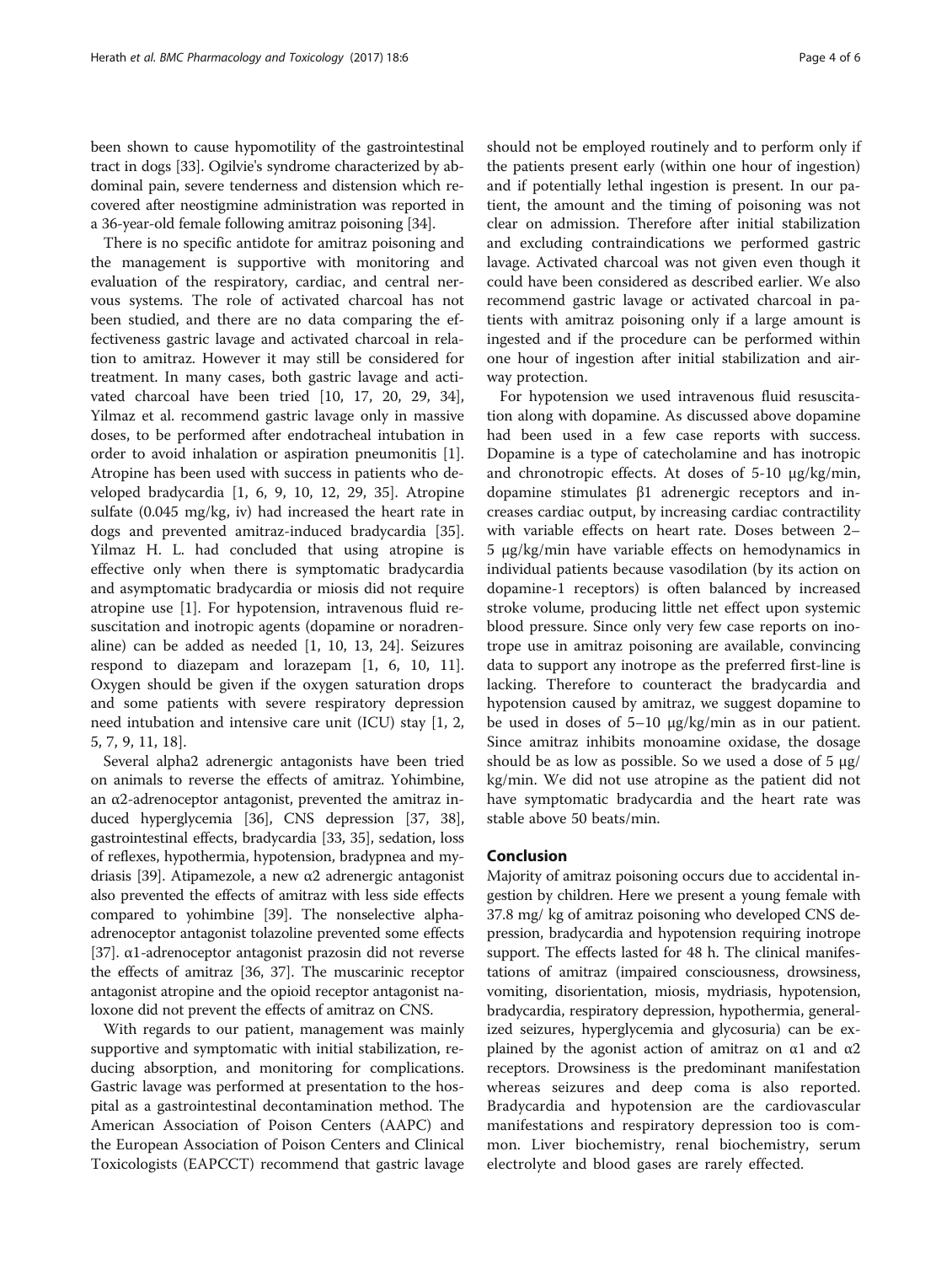<span id="page-4-0"></span>Management of amitraz poisoning is still considered to be supportive and symptomatic with monitoring of nervous system, cardiovascular and respiratory systems. The place for gastric lavage and activated charcoal is controversial but may still be considered for treatment. Atropine is effective for symptomatic bradycardia and inotropic support might be needed for hypotension despite adequate fluid resuscitation. Diazepam or Lorazepam is generally effective for convulsions although some patients needed intubation and ICU care. Despite a life threatening clinical picture with nervous system and cardiovascular depression, recovery usually occurred within 12–48 h in reported cases of amitraz poisoning in humans and the patients were discharged without any organ dysfunction. Several α2 adrenergic antagonists like yohimbine have been tried on animals that successfully reversed the effects of amitraz. However, since no studies or isolated reports have reported the use of these antagonists in humans, they may only be considered in severe or non-responsive cases. Manufactures, regulatory authorities and national poisons control centers have a significant preventive role to play considering the fact that accidental ingestion is the commonest reported mode of Amitraz poisoning.

## Abbreviations

CNS: Central nervous system; ECG: Electrocardiogram; HCO<sub>3</sub>: bi carbonate; ICU: Intensive care unit; RBC: Red blood cell; WBC: White blood cell

## Acknowledgement

This case report was supported by doctors working in ward 56B, national hospital of Sri Lanka, in acquisition, analysis and interpretation of data. We are thankful to the patients' relatives for the support given in providing data.

#### Funding

No source of funding.

## Availability of data and materials

The datasets supporting the conclusions of this article are included within the article.

### Authors' contributions

HMMTBH collected data, followed up the patient and did the literature review and drafted the manuscript. NY and MDMSW assisted in data collection and patient follow-up. SPP and AK drafted and corrected the manuscript. All authors read and approved the final manuscript.

# Competing interests

The authors declare that they have no competing interests.

# Consent for publication

Written informed consent was obtained from the patient for publication of this case report and any accompanying images. A copy of the written consent is available for review by the Editor-in-Chief of this journal.

## Ethics approval and consent to participate

Not applicable.

Received: 23 October 2016 Accepted: 29 December 2016 Published online: 23 January 2017

# References

- 1. Yilmaz HL, Yildizdas DR. Amitraz poisoning, an emerging problem: epidemiology, clinical features, management, and preventive strategies. Arch Dis Child. 2003;88(2):130–4.
- 2. Agin H, et al. Amitraz poisoning: clinical and laboratory findings. Indian Pediatr. 2004;41(5):482–6.
- 3. Jorens PG, et al. An unusual poisoning with the unusual pesticide amitraz. Hum Exp Toxicol. 1997;16(10):600–1.
- 4. Jones RD. Xylene/amitraz: a pharmacologic review and profile. Vet Hum Toxicol. 1990;32(5):446–8.
- 5. Avsarogullari L, et al. Acute amitraz poisoning in adults: clinical features, laboratory findings, and management. Clin Toxicol (Phila). 2006;44(1):19–23.
- 6. Ertekin V, et al. Amitraz poisoning in children: retrospective analysis of 21 cases. J Int Med Res. 2002;30(2):203–5.
- 7. Aydin K, et al. Amitraz poisoning in children: clinical and laboratory findings of eight cases. Hum Exp Toxicol. 1997;16(11):680–2.
- 8. Kalyoncu M, Dilber E, Okten A. Amitraz intoxication in children in the rural Black Sea region: analysis of forty-three patients. Hum Exp Toxicol. 2002; 21(5):269–72.
- 9. Atabek ME, Aydin K, Erkul I. Different clinical features of amitraz poisoning in children. Hum Exp Toxicol. 2002;21(1):13–6.
- 10. Yaramis A, Soker M, Bilici M. Amitraz poisoning in children. Hum Exp Toxicol. 2000;19(8):431–3.
- 11. Garnier R, Chataigner D, Djebbar D. Six human cases of amitraz poisoning. Hum Exp Toxicol. 1998;17(5):294.
- 12. Aydin K, et al. Amitraz poisoning in children. Eur J Pediatr. 2002;161(6):349–50.
- 13. Leung VK, Chan TY, Yeung VT. Amitraz poisoning in humans. J Toxicol Clin Toxicol. 1999;37(4):513–4.
- 14. Harvey PW, Cockburn A, Davies WW. Commentary on 'an unusual poisoning with the unusual pesticide amitraz' with respect to the pharmacology of amitraz. Hum Exp Toxicol. 1998;17(3):191–2.
- 15. Cullen LK, Reynoldson JA. Central and peripheral alpha-adrenoceptor actions of amitraz in the dog. J Vet Pharmacol Ther. 1990;13(1):86–92.
- 16. Florio JC, Sakate M, Palermo-Neto J. Effects of amitraz on motor function. Pharmacol Toxicol. 1993;73(2):109–14.
- 17. Bonsall JL, Turnbull GJ. Extrapolation from safety data to management of poisoning with reference to amitraz (a formamidine pesticide) and xylene. Hum Toxicol. 1983;2(4):587–92.
- 18. Elinav E, et al. Near-fatal amitraz intoxication: the overlooked pesticide. Basic Clin Pharmacol Toxicol. 2005;97(3):185–7.
- 19. Dhooria, S., D. Behera, and R. Agarwal, Amitraz: a mimicker of organophosphate poisoning. BMJ Case Rep, 2015. 2015. doi:[10.1136/bcr-](http://dx.doi.org/10.1136/bcr-2015-210296)[2015-210296.](http://dx.doi.org/10.1136/bcr-2015-210296)
- 20. Eizadi-Mood N, et al. Amitraz poisoning treatment: still supportive? Iran J Pharm Res. 2011;10(1):155–8.
- 21. Kennel O, Prince C, Garnier R. Four cases of amitraz poisoning in humans. Vet Hum Toxicol. 1996;38(1):28–30.
- 22. Shitole DG, et al. Amitraz poisoning–an unusual pesticide poisoning. J Assoc Physicians India. 2010;58:317–9.
- 23. IPfister WR, V GKW. Formamidine induced feeding and behavioural alteration in the rat. Fedn Proc. 1977;36:352–3.
- 24. Ulukaya S, Demirag K, Moral AR. Acute amitraz intoxication in human. Intensive Care Med. 2001;27(5):930–3.
- 25. Chakraborty J, et al. An uncommon but lethal poisoning Amitraz. Australas Med J. 2011;4(8):439–41.
- 26. Mase M, Tranquilli W. Alpha-2 adrenoceptor agonists: defining the role in clinical anaesthesia. Anaesthesiology. 1991;74:581–605.
- 27. Hsu WH, Kakuk TJ. Effect of amitraz and chlordimeform on heart rate and pupil diameter in rats: mediated by alpha 2-adrenoreceptors. Toxicol Appl Pharmacol. 1984;73(3):411–5.
- 28. Doganay Z, et al. Basic toxicological approach has been effective in two poisoned patients with amitraz ingestion: case reports. Hum Exp Toxicol. 2002;21(1):55–7.
- 29. Malmasi A, Selk Ghaffari M. Electrocardiographic abnormalities in an English bulldog with amitraz toxicity. Comp Clin Pathol. 2010;19(1):103–5.
- 30. Abu-Basha EA, et al. Effects of the pesticide amitraz and its metabolite BTS 27271 on insulin and glucagon secretion from the perfused rat pancreas: involvement of alpha2D-adrenergic receptors. Metabolism. 1999;48(11):1461–9.
- 31. Hugnet C, et al. Toxicity and kinetics of amitraz in dogs. Am J Vet Res. 1996; 57(10):1506–10.